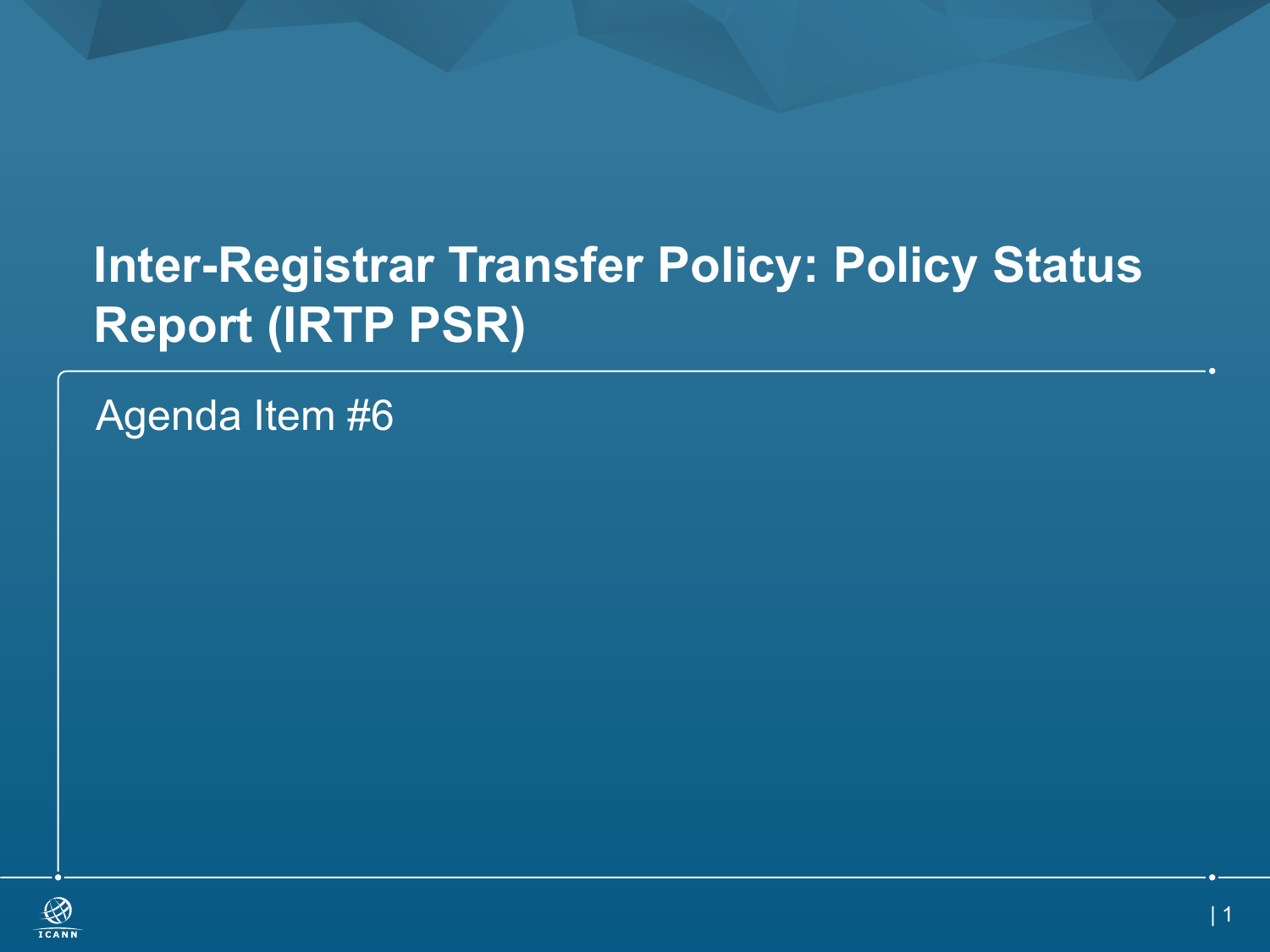#### ¤ **[IRTP-D Working Group Final Report,](https://gnso.icann.org/sites/default/files/filefield_46639/irtp-d-final-25sep14-en.pdf) Recommendation 17**:

- $\circ$  "The WG recommends that, once all IRTP recommendations are implemented (incl. IRTP-D, and remaining elements from IRTP-C), the GNSO Council, together with ICANN staff, should convene a panel to collect, discuss, and analyze relevant data to determine whether these enhancements have improved the IRTP process and dispute mechanisms, and identify possible remaining shortcomings."
- ¤ **[Consensus Policy Implementation Framework,](https://www.icann.org/en/system/files/files/gdd-consensus-policy-implementation-framework-31may15-en.pdf) Stage 5, "Support and Review: Policy Status Report"**:
	- $\circ$  "Compliance and GNSO Policy Staff should provide a report to the GNSO Council when there is sufficient data and there has been adequate time to highlight the impact of the policy recommendations, which could serve as the basis for further review and/or revisions to the policy recommendations if deemed appropriate."

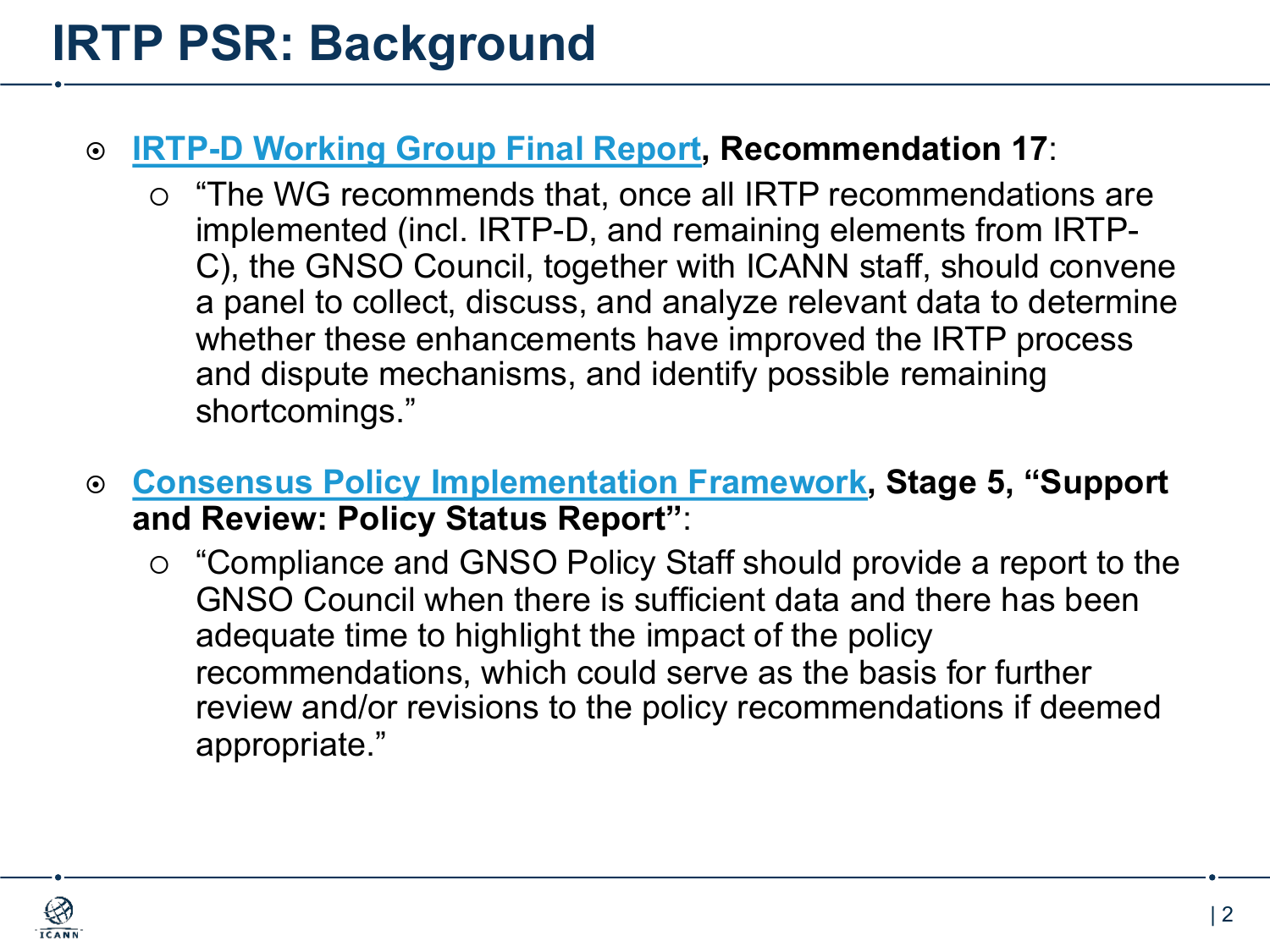IRTP PSR analysis structured according to three overarching goals of the IRTP:

- ⦿ Domain name "portability"
- ⦿ Transfer-related abuse prevention
- ⦿ Transfer-related information provision

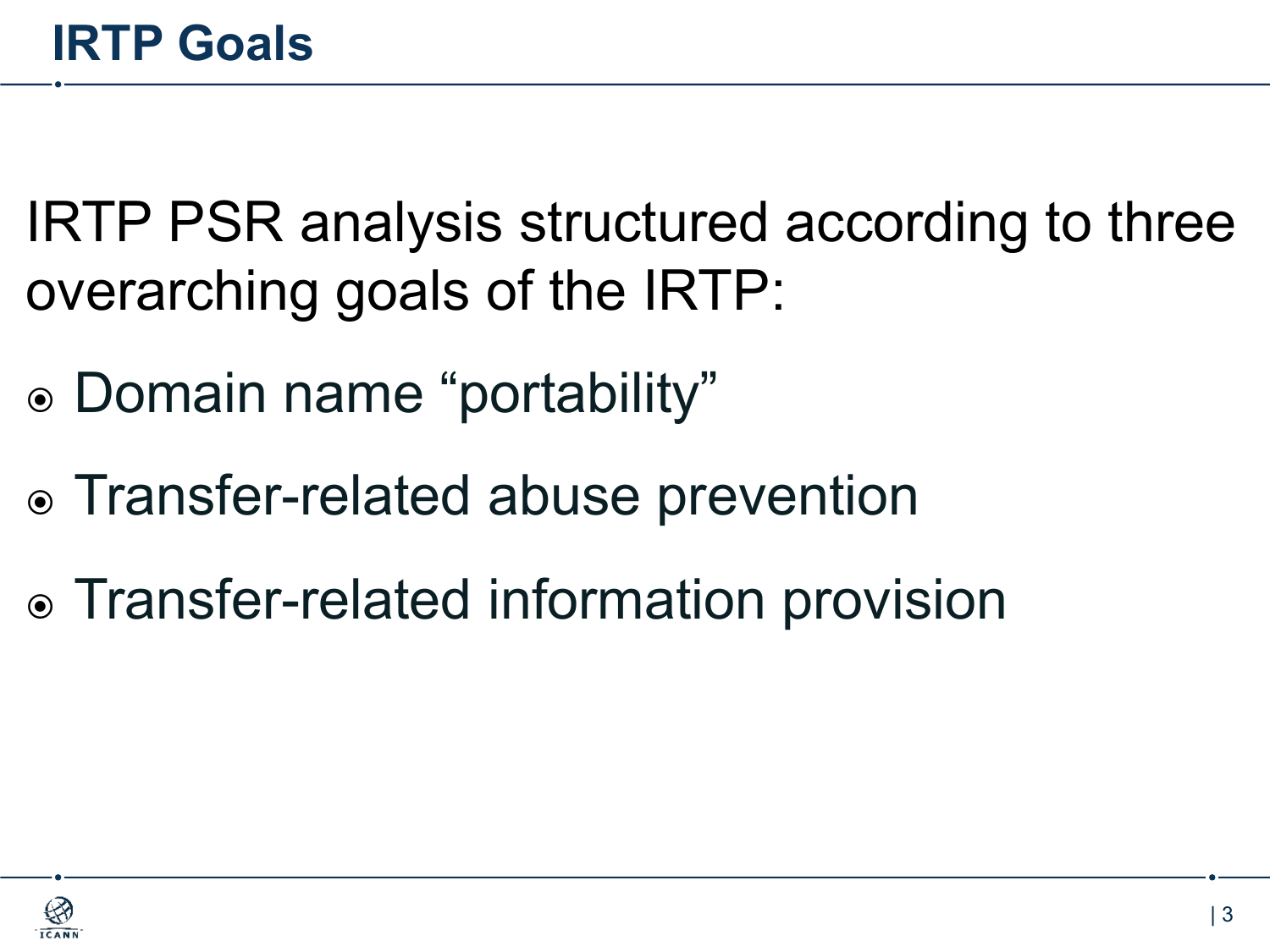# **IRTP PSR: Key Findings**

- ⦿ Average of ≈**414,000 domain transfers occurred per month (4,968,000 per year)** during observation period (2009 – 2017)
- ⦿ **Total domain registrations per year** averaged to ≈157,000,000, which means domain transfers represented ≈ **3% of total domain registrations** per year
- ⦿ In general, number of **transfer-related tickets received by Contractual Compliance went down** from 2012 – 2018
- ⦿ ICANN org's Global Support Center reported that the transferrelated inquires it receives largely pertain to issues with the **60 day lock period** or with **obtaining an "AuthCode"** to carry out a transfer

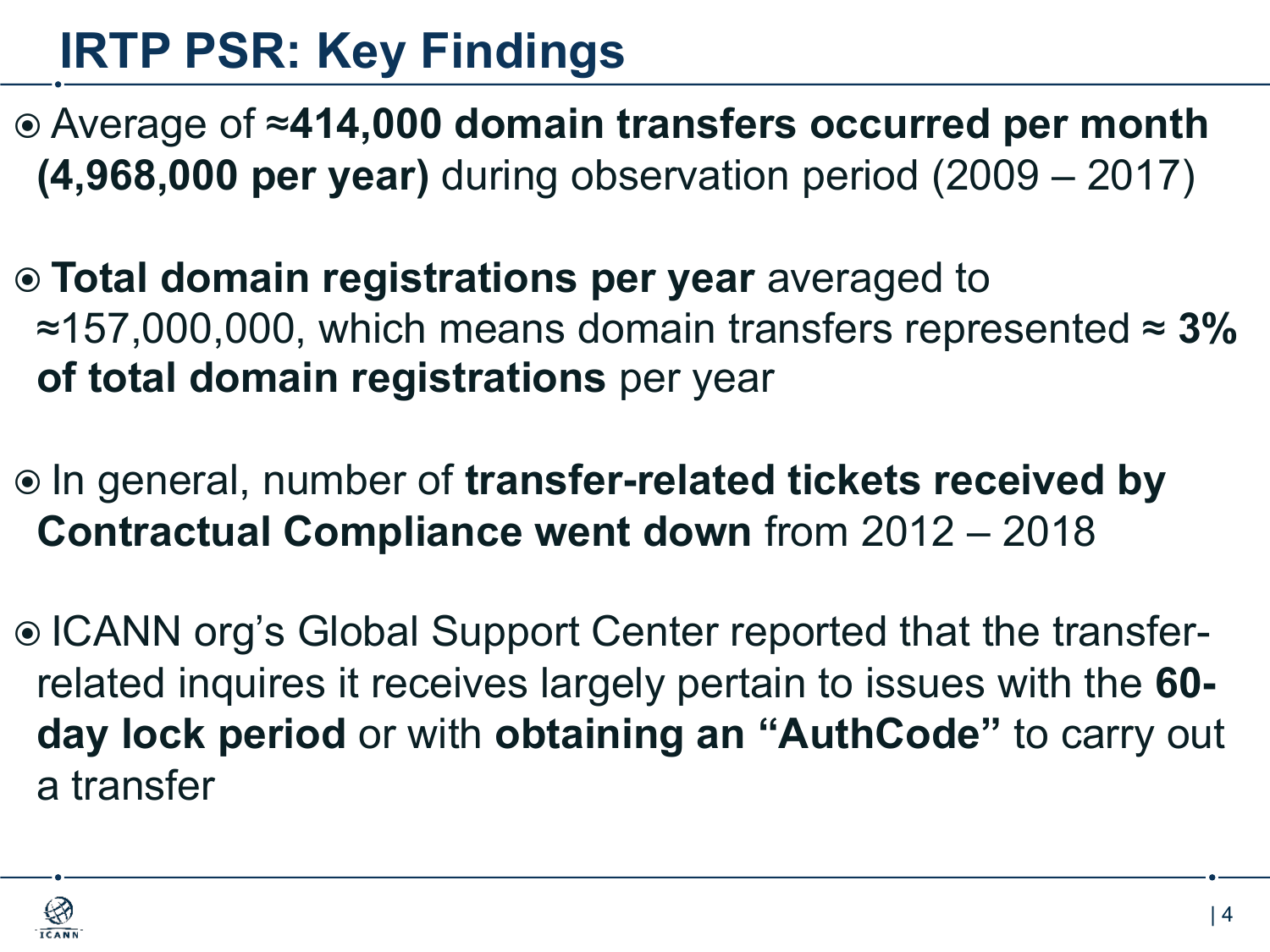### **IRTP Goal: Portability**

- ⦿ Fewer and/or less complicated steps for registrants to transfer their domain(s), and quicker transfer times. Respondents indicated the **60-day "Change of Registrant" lock** requirement was frustrating.
- ⦿ Improve standards and security for transfer **AuthCodes**, and rely on them to carry out transfers via the Extensible Provisioning Protocol (EPP)

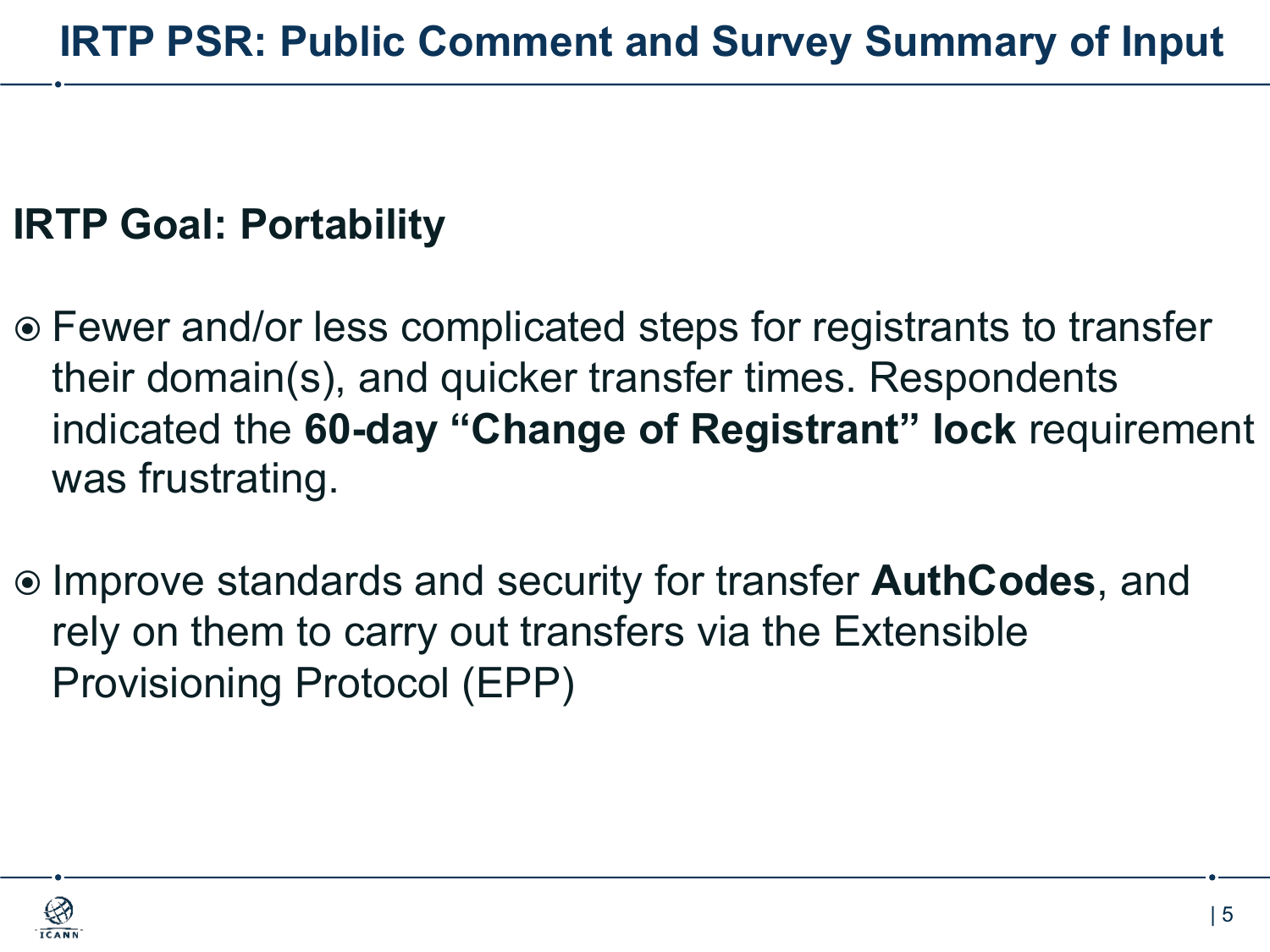### **IRTP Goal: Preventing Abuse**

- ⦿ **Verify transfers** with registrants using all available means, including voice calls, email, text, and paper forms
- ⦿ **Reduce or eliminate need for email verification of a transfer**, as hijackings regularly occur using compromised email addresses
- ⦿ **Eliminate or modify the "Form of Authorization" (FOA) requirement**—especially for losing registrars—as it does not prevent domain hijacking. However, **some respondents indicated the FOA requirement should remain** as it provided an extra layer of security around the transfer process.
- ⦿ The **Transfer Emergency Action Contact (TEAC) requirements should be modified**. The mandated 4-hour response time is unfair to registrars in different time zones and registrars do not have a process to work together on resolving an urgent transfer issue.
- ⦿ Improve capabilities and/or processes to determine whether a domain being transferred is subject to a **Uniform Domain Name Dispute Resolution Policy (UDRP) case**, and strengthen enforcement of dispute resolution providers' decisions

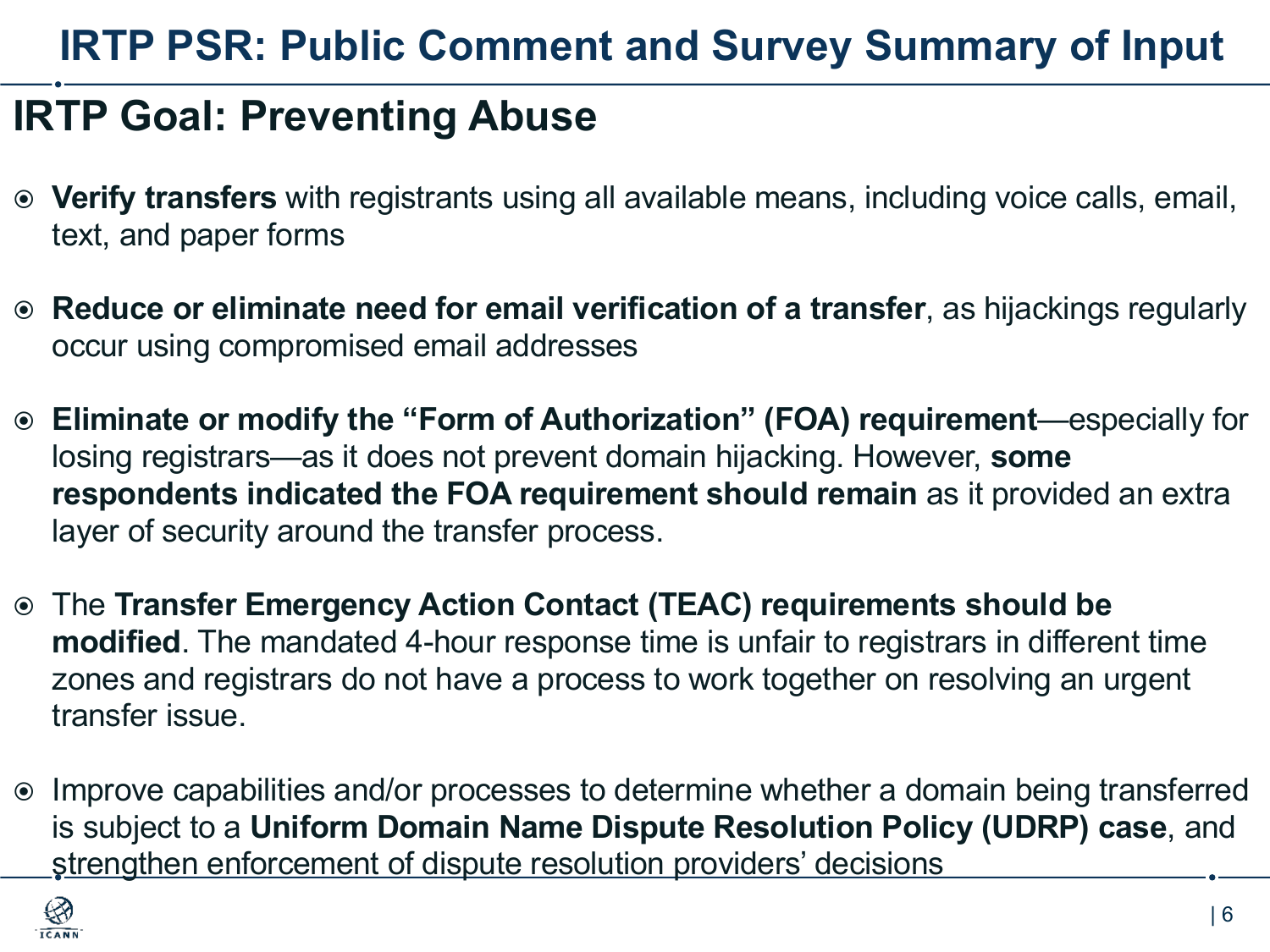### **IRTP Goal: Information Provision**

⦿ Respondents indicated that **registrants are often unfamiliar with the details of the Transfer Policy**, and express frustration when they encounter barriers to transferring their domain name(s) (e.g. the "Change of Registrant" lock)

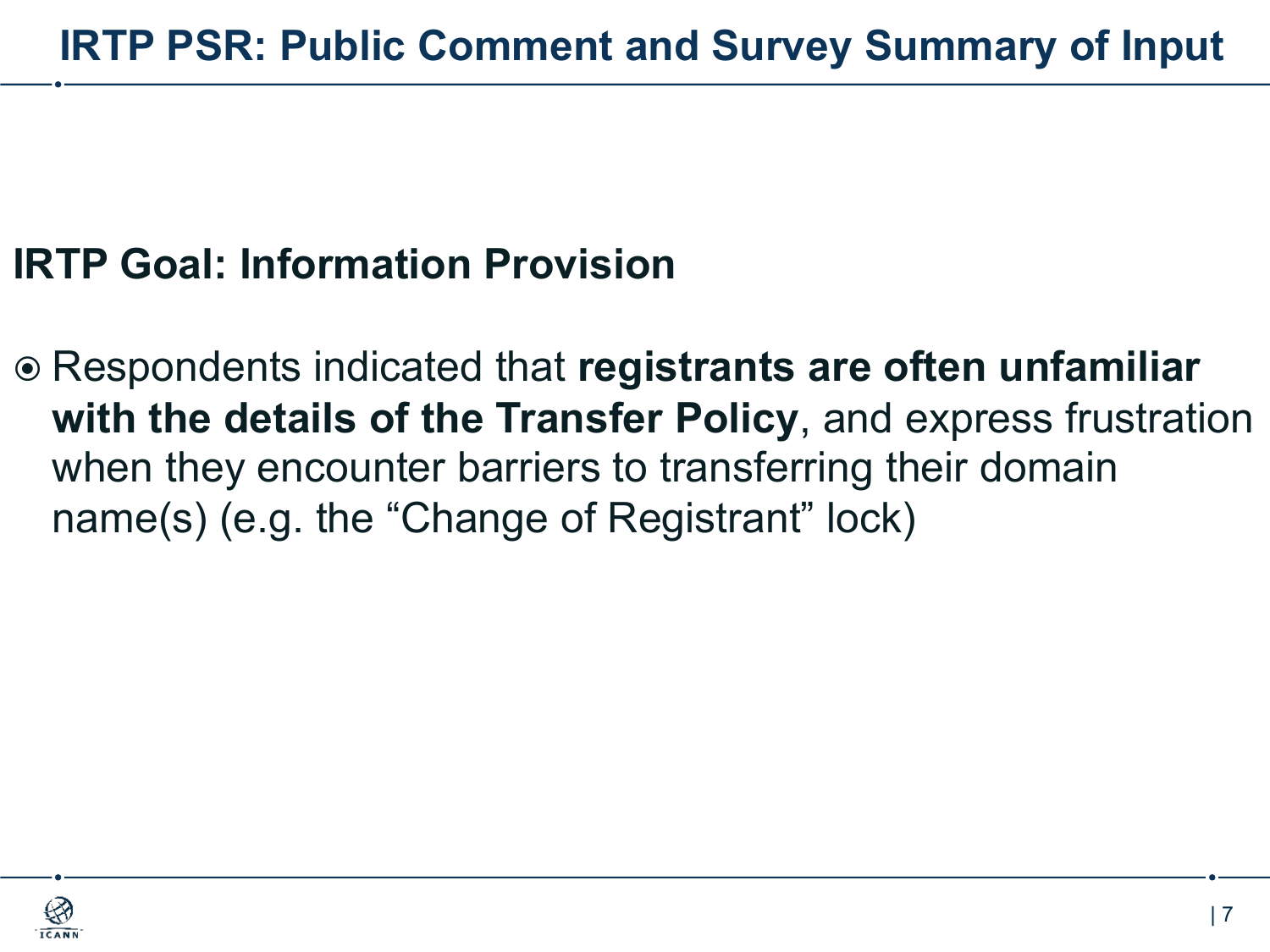## **IRTP: Other Considerations**

#### **Expedited PDP on the Temporary Specification for gTLD Registration Data**

- ⦿ **20 February 2019**: EPDP [Final Report](https://gnso.icann.org/sites/default/files/file/field-file-attach/epdp-gtld-registration-data-specs-final-20feb19-en.pdf) published
	- ⦿ See Transfer Policy-related recommendations:
		- ⦿ **15.2**: TDRP
		- ⦿ **24**: FOA, AuthCodes
		- ⦿ **25:** GDPR-focused Transfer Policy review
- ⦿ **April 2019**: [ICANN Board consideration of EPDP Final Report](https://community.icann.org/pages/viewpage.action?pageId=88574682&preview=/88574682/99484840/EPDP_summary_timeline_20181204.pdf)

#### **Registration Data Access Protocol (RDAP)**

- ⦿ Delivers registration data like the WHOIS protocol, but standardizes data access and query response formats
- ⦿ Allows for new transfer capabilities (e.g. provision of AuthCodes for transfers)
- ⦿ **26 August 2019:** gTLD [registries and registrars required to implement an RDAP](https://www.icann.org/rdap)  service

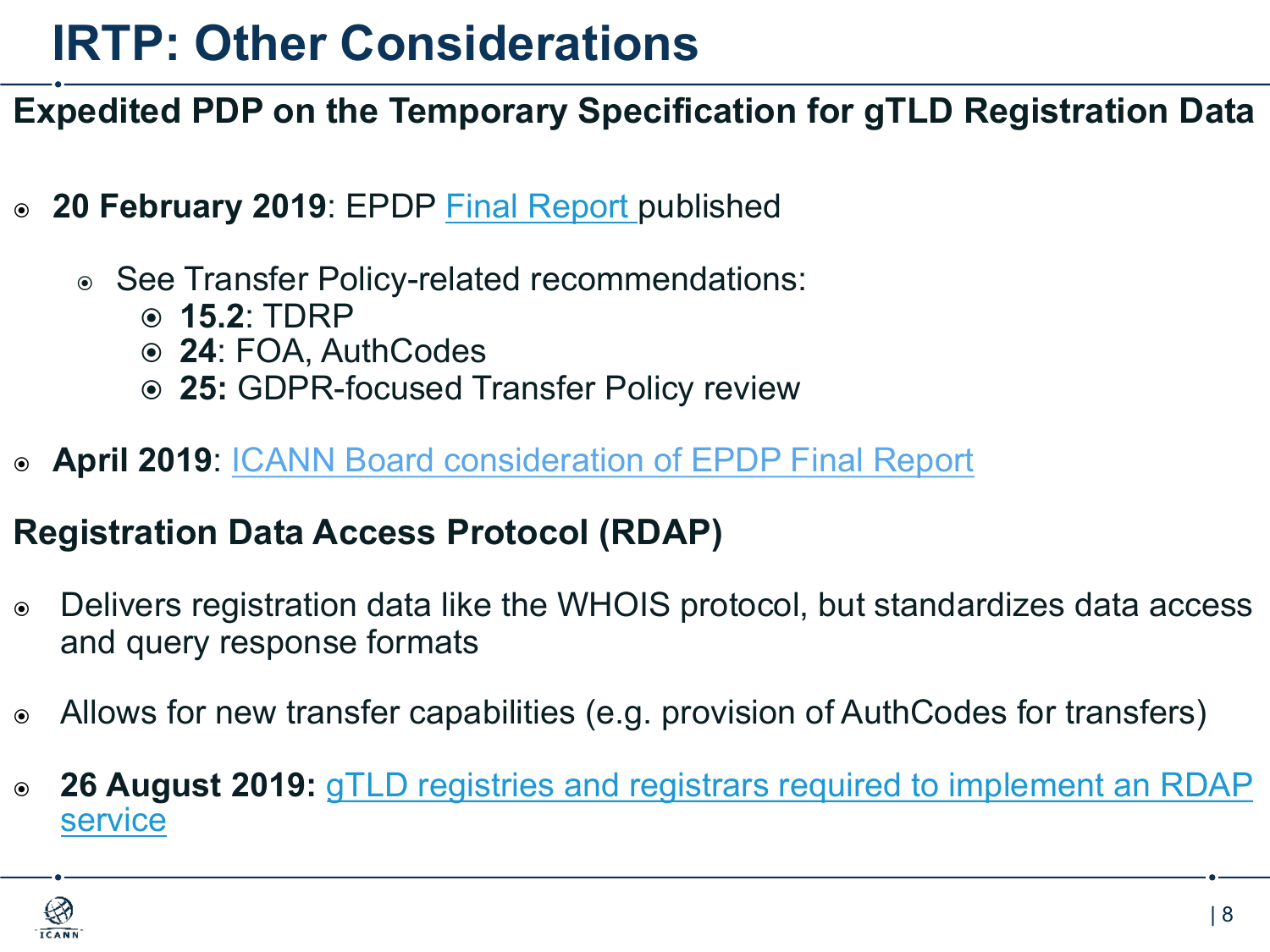## **IRTP PSR: Anticipated Next Steps**

- ✓ **14 November 2018 – 7 January 2019**: Public comment and survey open
- ü **1 February 2019**: Staff report of public comments and survey [published](https://www.icann.org/en/system/files/files/report-comments-irtp-status-01feb19-en.pdf)
- q **February – March 2019**: Update PSR with relevant public comments and survey input
- q **8 April 2019**: Submit updated PSR to GNSO (document submission deadline for 18 April Council meeting)
- q **April – June 2019 (est)**: GNSO Council determines next steps, which may include:
	- q Further review of the Transfer Policy
		- $\rightarrow$  **See EPDP Rec 25**: "The EPDP Team recommends that the GNSO Council, as part of its review of the Transfer Policy, specifically requests the review of the implications, as well as adjustments, that may be needed to the Transfer Policy as a result of GDPR, with great urgency."
	- □ New GNSO policy work on transfers
	- q Other options as determined through Council Org discussions